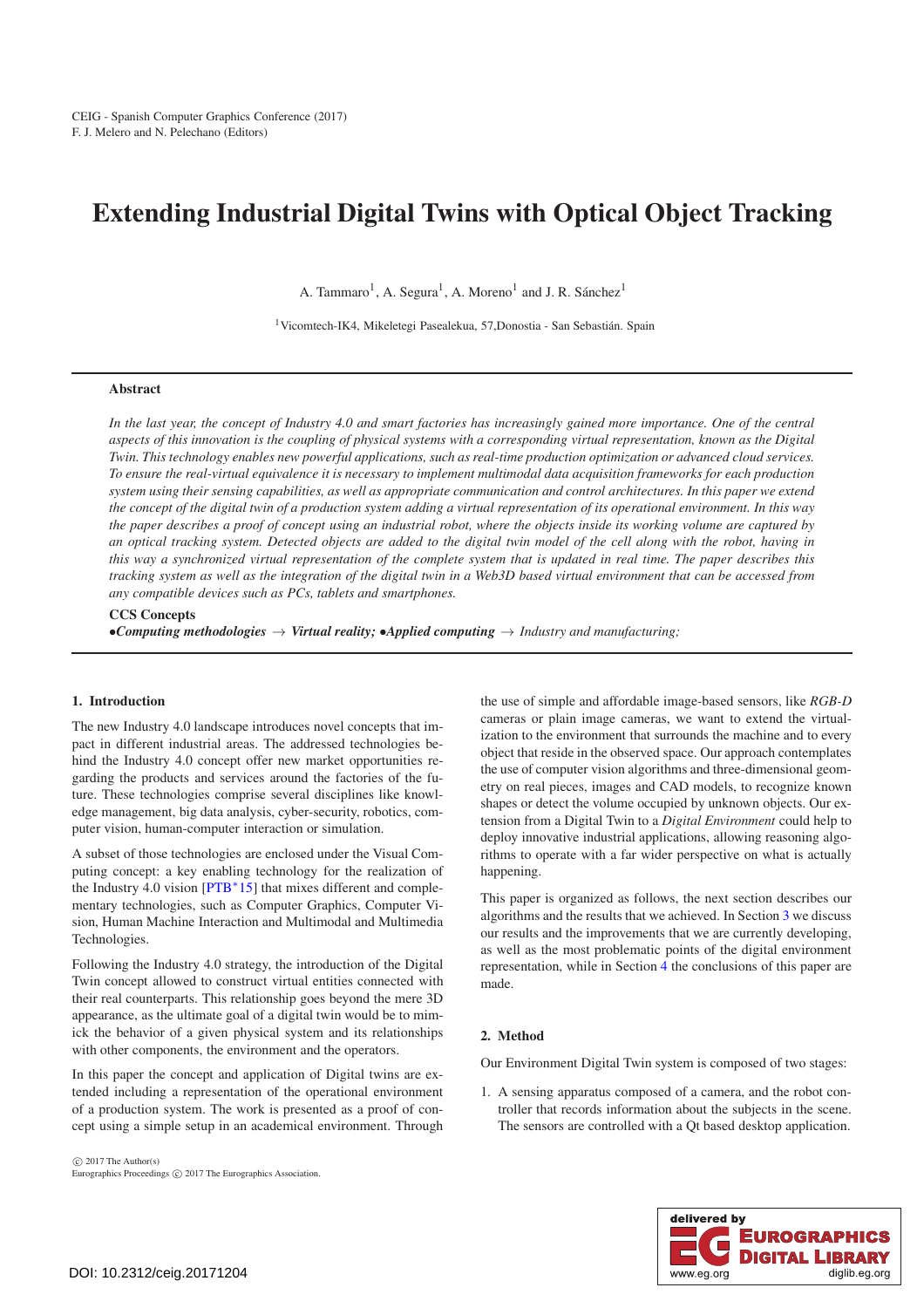- *A. Tammaro & A. Segura & A. Moreno & J. R. Sánchez / Extending Industrial Digital Twins with Optical Object Tracking*
- 2. A web-based, three-dimensional visual interface in which all the information are displayed

Data comes both from external sensors, a *Point Grey Flea3* GigE camera, or internal, like the joint encoders of a robot manipulator. We used a *Universal Robots UR10* robotic arm as an actuator and its controller for acquiring the end-effector position and orientation in real time. To attach different tools to the robot end-effector, such as feature boards or tips, we used a custom-designed steel plate and other 3D-printed plastic supports. Alternatively, a two or threefinger gripper can be attached to the arm for object manipulation. The challenge is to link the different coordinate systems so that objects in camera image space, as well as objects attached to the robot end effector, can be located in world space. This requires an initial calibration step that is described in Section [2.1.](#page-1-0)

For the virtual 3D representation of the Digital Twin we used Web3D technology. This enables ubiquitous access from any desktop or mobile device with a web browser supporting WebGL [\[Khr\]](#page-3-3). The 3D view is contained in a web page that contains user interface elements to control the robot. The 3D view implementation has been implemented using the X3DOM  $[BJK^*10]$  $[BJK^*10]$  library.

Communication between the web interface, the robot and the optical tracker is based on HTTP REST web services. A server program connects to the robot via its TCP socket protocol to read the robot state and send commands to it, and exposes an HTTP service. This service can be used by the tracking system to post the latest shape detected as well as by the web visualization to retrieve the latest robot pose and detected shape data.

## <span id="page-1-0"></span>2.1. Camera calibration

<span id="page-1-3"></span>24

The goal of this stage is to bring every source into a common world reference frame expressed as *W*. To achieve this, a checkerboard is attached to the robot end-effector as depicted in Fig. [1](#page-1-1) and several images are captured with the camera (Fig. [3\)](#page-2-0), usually about  $15 -$ 20. For each image, the corresponding robot pose, as provided by the robot controller, is also stored. In the following explanation, several reference frames are mentioned. As shown in Fig. [2,](#page-1-2) they are the world reference frame *W*, the robot end-effector frame (or robot pose), the chessboard coordinate system, and the camera view coordinate system.

We use the *OpenCV* library [\[Its15\]](#page-3-5) to handle the image stream of the camera, operate on matrices and for some basic computer vision algorithms. In our implementation we work with a two-dimensional projection of the subject onto the working table because of the nature of the single camera used. The working table is the focal point of the Digital Twin. We represent it with a 3D plane called Π, which contains the origin of *W*, its main axes  $\mathbf{x}$  (*W<sub>x</sub>*) and  $\mathbf{y}$  (*W<sub>y</sub>*) and the piece. Following a right-hand representation the z axis of *W* will be directed upwards and therefore the *z* component of the end effector is the distance between the tip of the robot and the table. We developed an algorithm that localizes any camera capable of recording images in the environment, and it's based only on the pictures that the camera produces. It is important to notice that this calibration procedure is needed only once, when the camera is placed, or every time it is moved. In an industrial environment this is very convenient because the cameras are installed and calibrated only at the



Figure 1: *To compute the extrinsic parameters of the camera in the world reference frame, a checkerboard is attached to the robot to create a link between the pose of the end effector and the checkerboard points detected in the camera image.*

<span id="page-1-1"></span>

<span id="page-1-2"></span>Figure 2: *The various reference frames depicted on the setup (the end-effector is under the chessboard plate)*

first use, and while their position is fixed, the system does not need further calibrations.

The following step is to use the POSIT algorithm [\[DD95\]](#page-3-6) from *OpenCV* to have a rough estimation of the camera pose for every frame with respect to the identified checkerboard. We represent this pose as a transformation matrix between the chessboard and the camera itself called  $T_{CS}$ . The final pose of the camera will be a composition of several transformations, the first is the one from the world reference frame to the end effector, which we will call  $T_{EE}$ . The second is the transformation between the end effector and the chessboard called  $T_{EE,C}$ . The transformation that transforms points from *W* to the camera coordinate system is:

$$
T_S = T_{C,S} T_{EE,C} T_{EE}
$$
 (1)

To estimate the transformation  $T_{EE,C}$  and to correct introduced by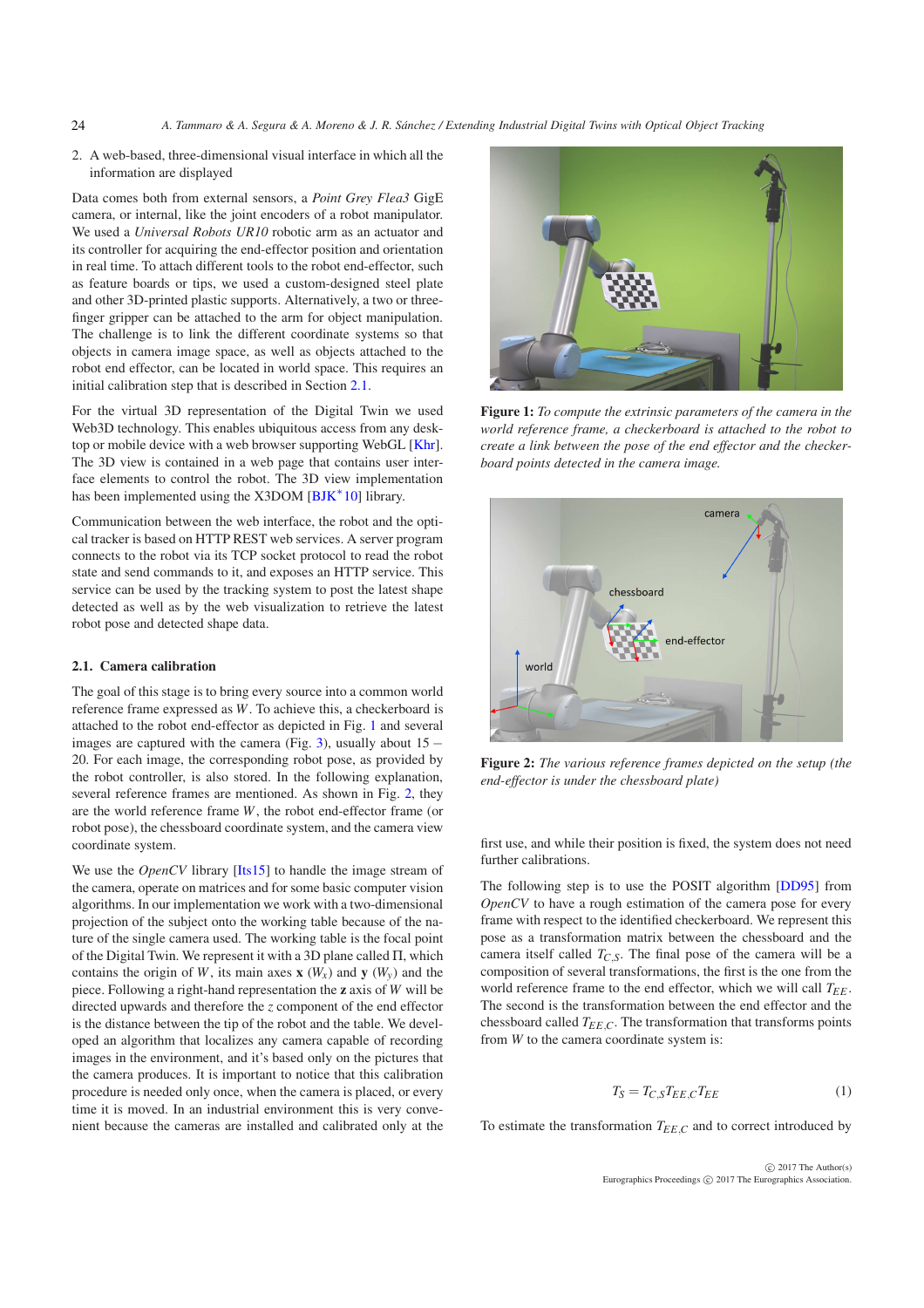<span id="page-2-3"></span>

Figure 3: *Several shots of the calibration procedure taken from the camera. A checkerboard of known dimensions is attached to the robot end-effector, then it's positioned at different positions and orientations and an image is recorded with the camera.*

<span id="page-2-0"></span>the POSIT algorithm we utilize a two-step *Levenberg-Marquardt* based minimization, that firstly compute  $T_{EE,C}$  and then compute the final pose of the sensor while minimizing the detected points reprojection error in the images [\[HZ04\]](#page-3-7). The last step of the calibration is to close the loop between the camera pose and the world reference frame and to correct the error accumulated during the previous computations, we move the robot in the four corners of the image projected on the  $\Pi$  plane. We measure the deviation between the picked position on the image and the real end-effector position. Then we perform a bilinear interpolation of the correction vector on the Π plane so every time that an image point is projected on the plane, the correction is applied.

A blue sheet of paper is utilized to create more contrast between the piece and the background, this allows us to use a thresholding algorithm to efficiently extract the contour of the subject in the image. In a real application more complex background subtraction algorithms may be necessary.

Finally, we backproject the contour points of the object and intersect the generated rays with the Π plane, obtaining the threedimensional points in the world reference frame [\[HZ04\]](#page-3-7).

# 2.2. The Digital Environment Representation

The control of sensors and actuators along with the data visualization is made with two applications, the first is a Qt based desktop application, Fig. [4,](#page-2-1) that abstracts the specific sensor drivers and provides all the computer vision functionalities, the camera calibration, lens and perspective distortion correction, and robot movements. As a matter of fact through this interface is possible to pick points on the image, project them onto the Π plane and move the robot end effector in that particular plane position. The second application is used for the three-dimensional representation in a web page, Fig. [5.](#page-2-2) It is implemented as an X3D [\[Web\]](#page-3-8) scene embedded in the HTML page DOM thanks to the X3DOM JavaScript library.



Figure 4: *The desktop application to extract information from the sensors and move the robot in specific points chosen directly on the image. The yellow object on the blue sheet is the piece that we are interested in.*

<span id="page-2-1"></span>

<span id="page-2-2"></span>Figure 5: *The Web application displaying the 3D model of the robot, the contour of the piece (red), the table (green) and several command buttons to control the actuator.*

The robot is defined as a set of meshes stored as separate X3D files added to a set of nested Transform nodes representing the six robot joints. X3D is a declarative format for describing 3D content usually written as XML documents. X3DOM allows access to all elements of the scene by accessing its XML elements. Thus, the visual scene can be updated to match the state of the physical setup just by modifying its nodes and attributes.

As explained before, communications between this page and the physical setup is mediated by an HTTP REST service. The web interface uses this service to query the current robot pose. Additionally, the service allows the optical tracker to post information about the tracked shape which is stored in the server's memory. All data is exchanged in the form of JSON-formatted messages.

This communication architecture is based on continuous polling: the web page is constantly sending requests for new robot pose data and new shape contour data, and the tracker is constantly sending shape contour data in the form of post requests.